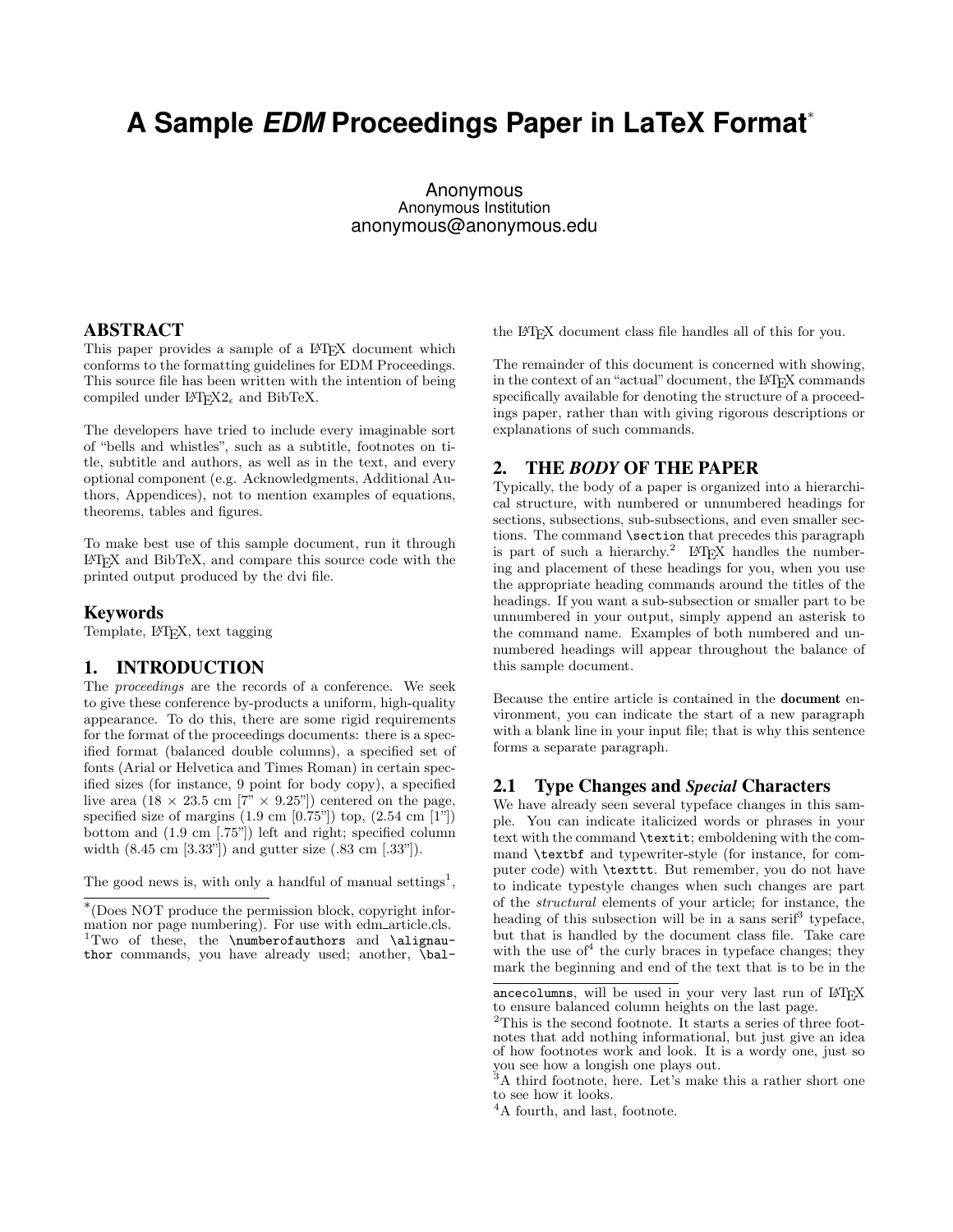different typeface.

You can use whatever symbols, accented characters, or non-English characters you need anywhere in your document; you can find a complete list of what is available in the  $BTEX$ User's Guide[5].

#### 2.2 Math Equations

You may want to display math equations in three distinct styles: inline, numbered or non-numbered display. Each of the three are discussed in the next sections.

#### *2.2.1 Inline (In-text) Equations*

A formula that appears in the running text is called an inline or in-text formula. It is produced by the math environment, which can be invoked with the usual \begin. . . \end construction or with the short form  $\$ . . .  $\$ . You can use any of the symbols and structures, from  $\alpha$  to  $\omega$ , available in LATEX[5]; this section will simply show a few examples of in-text equations in context. Notice how this equation:  $\lim_{n\to\infty} x = 0$ , set here in in-line math style, looks slightly different when set in display style. (See next section).

#### *2.2.2 Display Equations*

A numbered display equation – one set off by vertical space from the text and centered horizontally – is produced by the equation environment. An unnumbered display equation is produced by the displaymath environment.

Again, in either environment, you can use any of the symbols and structures available in L<sup>AT</sup>EX; this section will just give a couple of examples of display equations in context. First, consider the equation, shown as an inline equation above:

$$
\lim_{n \to \infty} x = 0 \tag{1}
$$

Notice how it is formatted somewhat differently in the displaymath environment. Now, we'll enter an unnumbered equation:

$$
\sum_{i=0}^{\infty} x + 1
$$

and follow it with another numbered equation:

$$
\sum_{i=0}^{\infty} x_i = \int_0^{\pi+2} f \tag{2}
$$

just to demonstrate L<sup>AT</sup>FX's able handling of numbering.

# 2.3 Citations

Citations to articles [1, 3, 2, 4], conference proceedings [3] or books [6, 5] listed in the Bibliography section of your article will occur throughout the text of your article. You should use BibTeX to automatically produce this bibliography; you simply need to insert one of several citation commands with a key of the item cited in the proper location in the .tex file [5]. The key is a short reference you invent to uniquely identify each work; in this sample document, the key is the first author's surname and a word from the title. This identifying key is included with each item in the .bib file for your article.

Table 1: Frequency of Special Characters

| Non-English or Math Frequency |                | Comments                      |
|-------------------------------|----------------|-------------------------------|
|                               | $1$ in $1,000$ | For Swedish names             |
| $\pi$                         | $1$ in $5$     | Common in math                |
| \$                            | 4 in 5         | Used in business              |
| $\Psi^2_1$                    |                | 1 in 40,000 Unexplained usage |

The details of the construction of the .bib file are beyond the scope of this sample document, but more information can be found in the Author's Guide, and exhaustive details in the  $\cancel{B}T_F X$  User's Guide<sup>[5]</sup>.

This article shows only the plainest form of the citation command, using \cite. This is what is stipulated in the SIGS style specifications. No other citation format is endorsed.

#### 2.4 Tables

Because tables cannot be split across pages, the best placement for them is typically the top of the page nearest their initial cite. To ensure this proper "floating" placement of tables, use the environment table to enclose the table's contents and the table caption. The contents of the table itself must go in the tabular environment, to be aligned properly in rows and columns, with the desired horizontal and vertical rules. Again, detailed instructions on tabular material is found in the  $BTEX$  User's Guide.

Immediately following this sentence is the point at which Table 1 is included in the input file; compare the placement of the table here with the table in the printed dvi output of this document.

To set a wider table, which takes up the whole width of the page's live area, use the environment table\* to enclose the table's contents and the table caption. As with a single-column table, this wide table will "float" to a location deemed more desirable. Immediately following this sentence is the point at which Table 2 is included in the input file; again, it is instructive to compare the placement of the table here with the table in the printed dvi output of this document.

#### 2.5 Figures

Like tables, figures cannot be split across pages; the best placement for them is typically the top or the bottom of the page nearest their initial cite. To ensure this proper "floating" placement of figures, use the environment figure to enclose the figure and its caption.

Figures need to have alternative text ("alt text") describing the figure, which will allow people using screen readers to understand the image, and will help in cases where an image cannot be loaded. Furthermore, alt text allows search engines to better index your paper and the figures in it.

To add alt text, use the \Description command. The alt text should describe everything necessary in the figure so that someone who cannot see the figure will not miss any essential information in the figure. The alt text should be 125 characters or less, after which it may get cut off. There will be a warning generated if figures do not have alt text.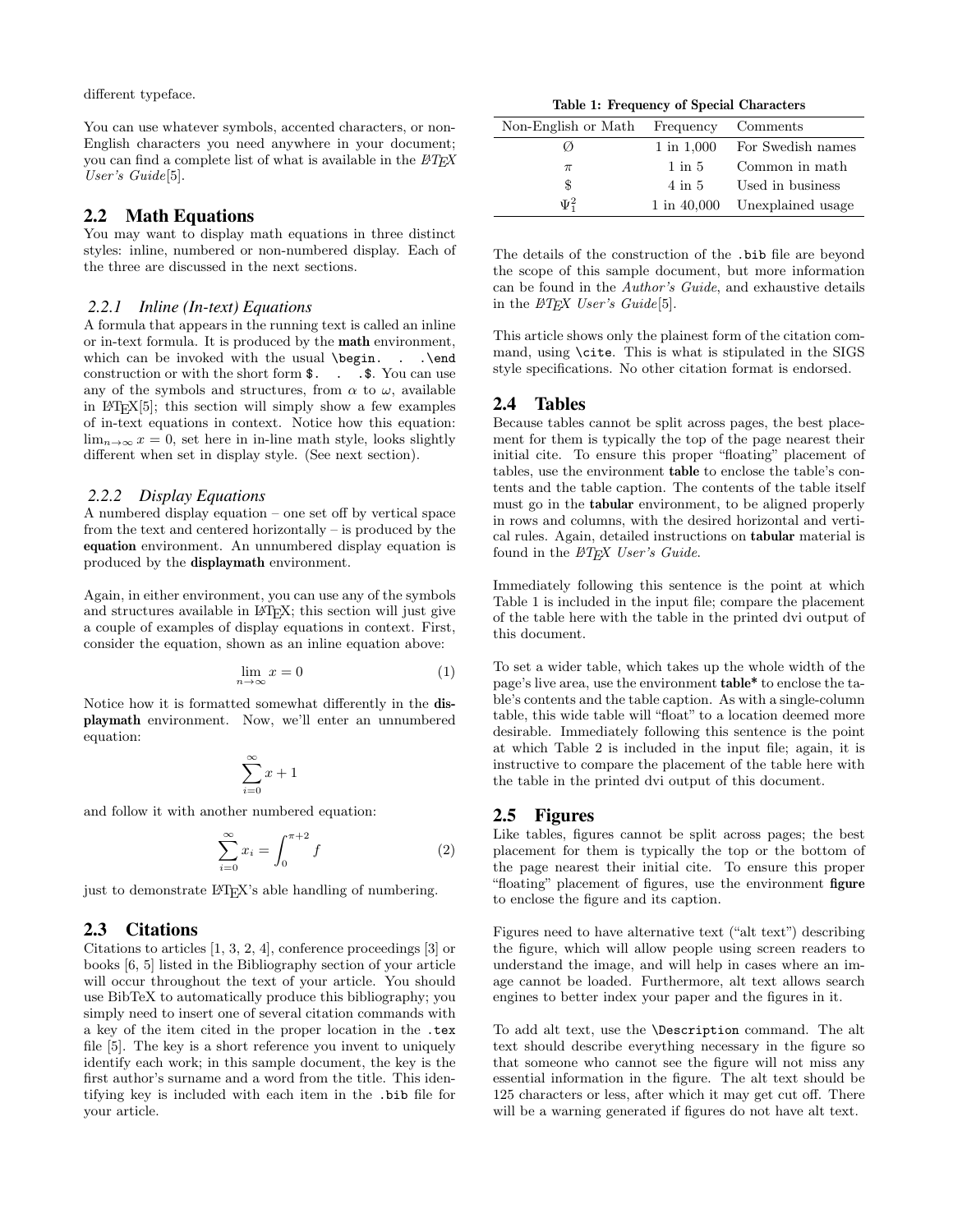| Table 2: Some typical commands |                   |                    |  |
|--------------------------------|-------------------|--------------------|--|
| Command                        | A Number Comments |                    |  |
| \alignauthor                   | 100               | Author alignment   |  |
| \numberofauthors               | 200               | Author enumeration |  |
| \table                         | 300               | For tables         |  |
| \table*                        | 400               | For wider tables   |  |



Figure 1: A sample black and white graphic.



Figure 2: A sample black and white graphic that has been resized.

See the ACM author guidelines and Microsoft Word instructions for more information on how to write appropriate alt text:

https://authors.acm.org/journals/how-to-write-alt-text-andwhy

https://support.microsoft.com/en-us/topic/everything-youneed-to-know-to-write-effective-alt-text-df98f884-ca3d-456c-807b-1a1fa82f5dc2

As was the case with tables, you may want a figure that spans two columns. To do this, and still to ensure proper "floating" placement of tables, use the environment figure\* to enclose the figure and its caption.

#### 2.6 Theorem-like Constructs

Other common constructs that may occur in your article are the forms for logical constructs like theorems, axioms, corollaries and proofs. There are two forms, one produced by the command \newtheorem and the other by the command \newdef; perhaps the clearest and easiest way to distinguish them is to compare the two in the output of this sample document:

This uses the theorem environment, created by the \newtheorem command:

THEOREM 1. Let  $f$  be continuous on  $[a, b]$ . If  $G$  is an antiderivative for  $f$  on  $[a, b]$ , then

$$
\int_a^b f(t)dt = G(b) - G(a).
$$

The other uses the definition environment, created by the

\newdef command:

Definition 1. If z is irrational, then by  $e^z$  we mean the unique number which has logarithm z:

$$
\log e^z = z
$$

Two lists of constructs that use one of these forms is given in the Author's Guidelines.

There is one other similar construct environment, which is already set up for you; i.e. you must not use a  $\neq$ command to create it: the proof environment. Here is a example of its use:

PROOF. Suppose on the contrary there exists a real number L such that

$$
\lim_{x \to \infty} \frac{f(x)}{g(x)} = L.
$$

Then

$$
l = \lim_{x \to c} f(x) = \lim_{x \to c} \left[ gx \cdot \frac{f(x)}{g(x)} \right] = \lim_{x \to c} g(x) \cdot \lim_{x \to c} \frac{f(x)}{g(x)} = 0 \cdot L = 0,
$$

which contradicts our assumption that  $l \neq 0$ .  $\Box$ 

Complete rules about using these environments and using the two different creation commands are in the Author's Guide; please consult it for more detailed instructions. If you need to use another construct, not listed therein, which you want to have the same formatting as the Theorem or the Definition[6] shown above, use the \newtheorem or the \newdef command, respectively, to create it.

#### A *Caveat* for the T<sub>E</sub>X Expert

Because you have just been given permission to use the \newdef command to create a new form, you might think you can use TEX's **\def** to create a new command: Please refrain from doing this! Remember that your LATEX source code is primarily intended to create camera-ready copy, but may be converted to other forms – e.g. HTML. If you inadvertently omit some or all of the \defs recompilation will be, to say the least, problematic.

#### 3. CONCLUSIONS

This paragraph will end the body of this sample document. Remember that you might still have Acknowledgments or Appendices; brief samples of these follow. There is still the Bibliography to deal with; and we will make a disclaimer about that here: with the exception of the reference to the LATEX book, the citations in this paper are to articles which have nothing to do with the present subject and are used as examples only.